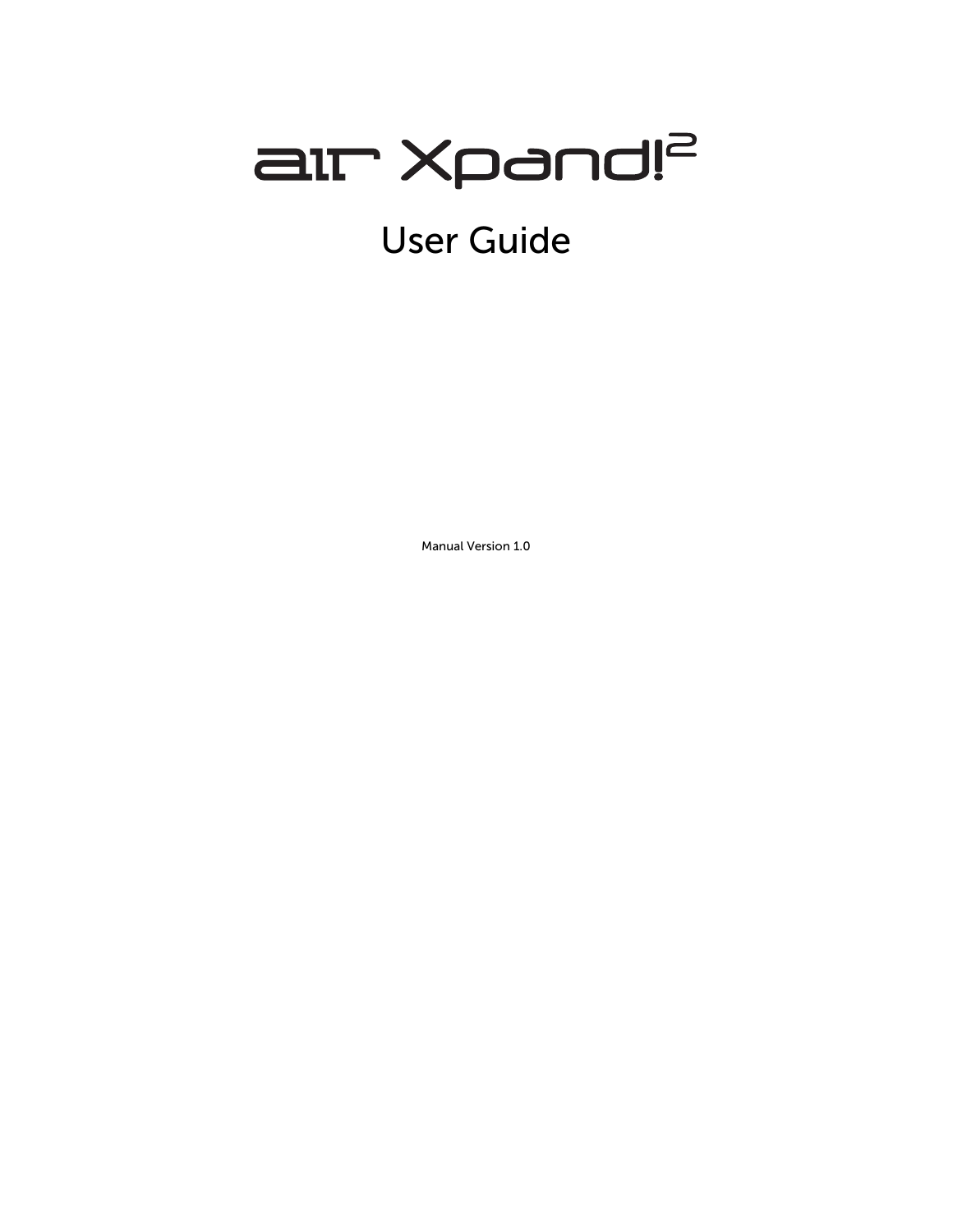## $arct$

## **Table of Contents**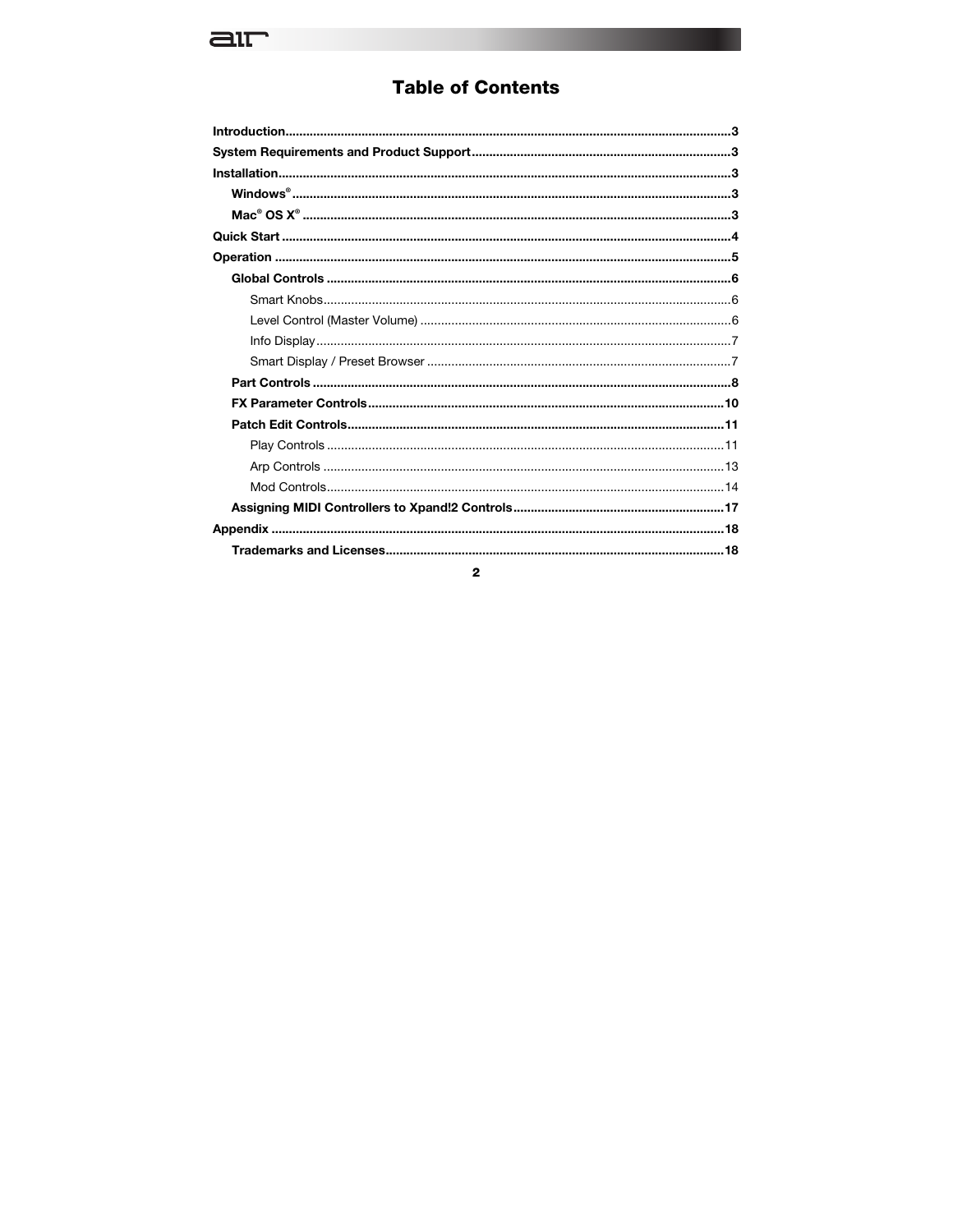## <span id="page-2-0"></span>**Introduction**

Xpand!2 is a virtual workstation synthesizer featuring a broad range of sound generation possibilities including multi-sampled instruments as well as FM, wavetable, and virtual analog synthesis. Xpand!2 is an VST plug-in, originally part of the AIR Creative Collection of plug-ins.

### **System Requirements and Product Support**

For complete system requirements, compatibility information, and product registration, visit the AIR website: **[airmusictech.com](http://www.airmusictech.com)**.

For additional support, visit **[airmusictech.com/support](http://www.airmusictech.com/support)**.

## **Installation**

#### **Windows®**

- 1. Double-click the **.exe** installer file you downloaded.
- 2. Follow the on-screen instructions.

**Note:** Xpand!2 uses PACE copy protection, so it will install the PACE InterLok driver on your system if you do not already have it. As most audio software uses PACE copy protection, though, this is probably already installed on your system.

#### **Mac® OS X®**

- 1. Double-click the **.pkg** installer file you downloaded.
- 2. Follow the on-screen instructions.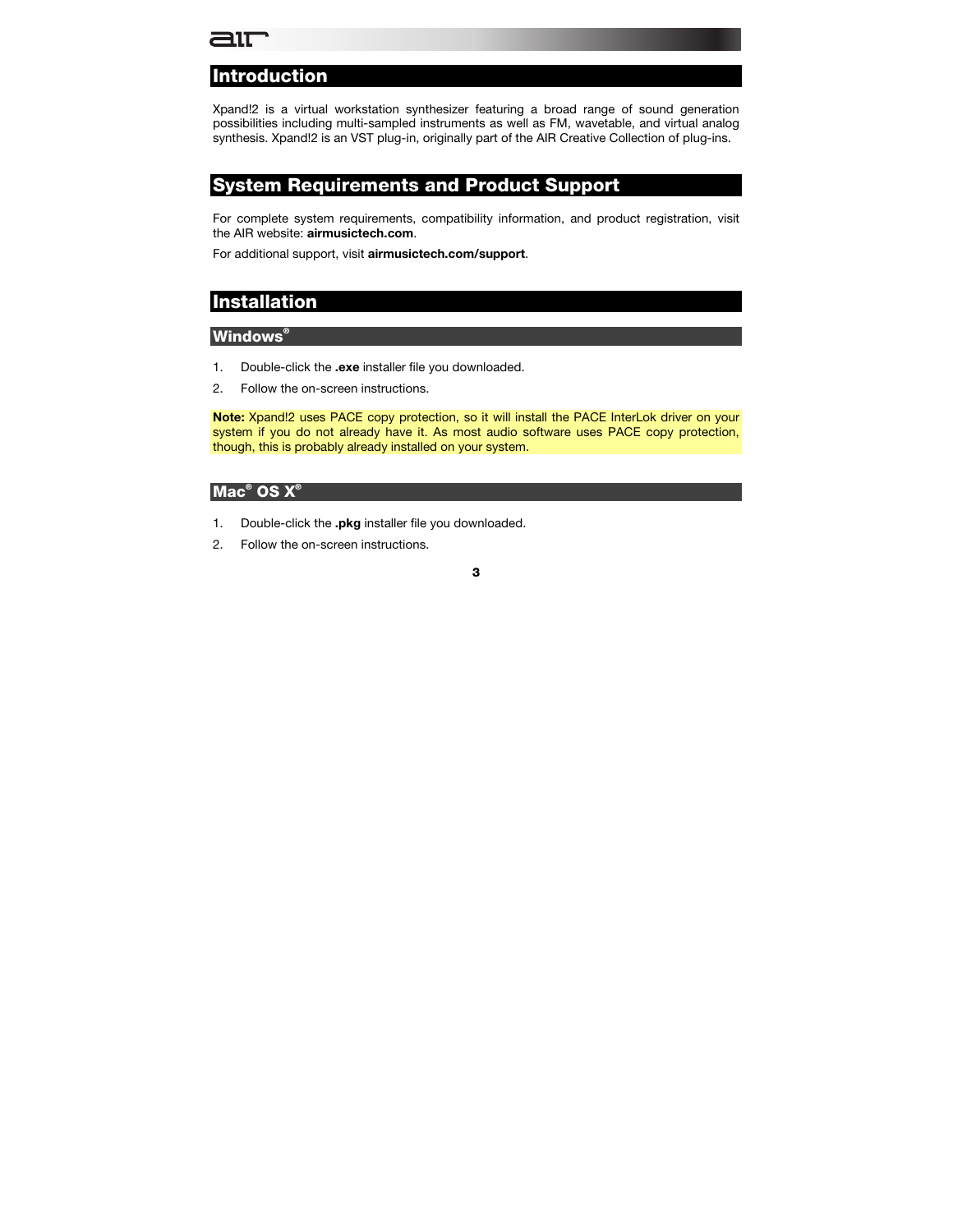## <span id="page-3-0"></span>aır

## **Quick Start**

Getting started with Xpand!2 is easy, especially if you are already familiar with virtual instruments in your digital audio workstation (DAW).

**To load Xpand!2 on a track in your DAW,** create a new stereo **MIDI** or **Instrument** track (i.e., not a track you would use to record audio) in your session, and add Xpand!2 to that track.

#### **Important:**

- If needed, record-enable the track to allow you to use a MIDI controller to play Xpand!2.
- The first time you use Xpand!2, you may need to show your DAW where it (and its content) is located on your computer's hard disk.

We highly recommend reading the *[Operation](#page-4-0)* chapter of this guide to learn more and get the most out of Xpand!2.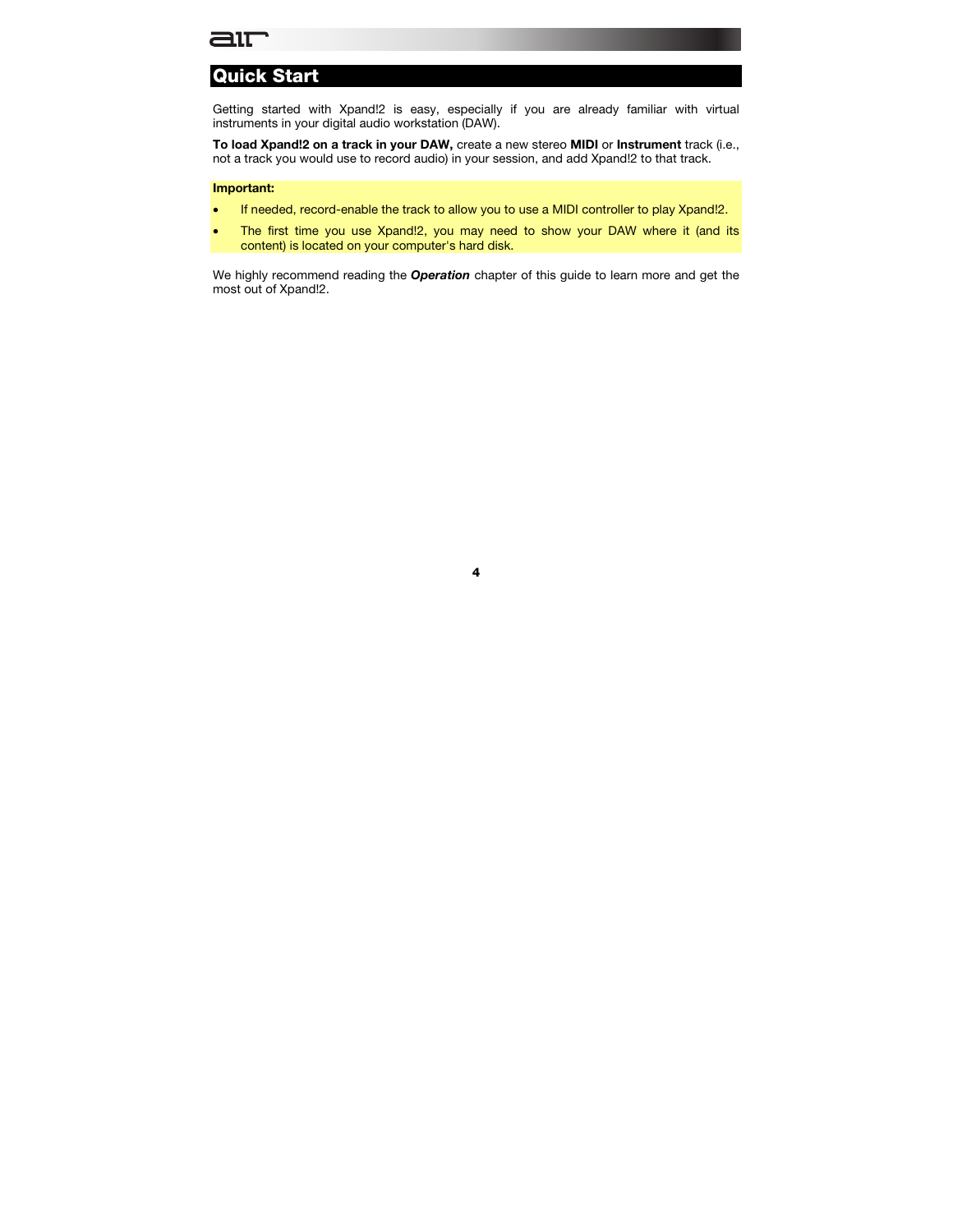<span id="page-4-0"></span>

## **Operation**

| А<br>$\mathsf{B}$<br>$\mathbf c$<br>D<br>EASY | <b>SMART KNOBS</b><br><b>MIDI</b><br>1 | Attack                                                         | Decay         | Release        | Cutoff<br>Env. Depth | <b>Fine Tune</b>                         | $INFO =$<br>Welcome to Xpand!2                  | LEVEL                                                                                                                  |
|-----------------------------------------------|----------------------------------------|----------------------------------------------------------------|---------------|----------------|----------------------|------------------------------------------|-------------------------------------------------|------------------------------------------------------------------------------------------------------------------------|
|                                               | <b>MIDI</b>                            | 001 Bright Pads<br><b>Massive Pad</b><br>PART<br>000 Soft Pads |               | LEVEL          |                      |                                          | G8<br>$C-2$<br>TR/FINE<br><b>HI/LOKEY</b><br>G8 | ગ-A)<br>Poly<br>ARP<br>32<br><b>MOD</b><br><b>VOICE MODE PB RANGE</b><br><b>PLAY</b><br>Poly                           |
| B<br>с                                        | <b>MIDI</b>                            | <b>Shimmer</b><br>PART<br>015 Vocals<br><b>Aah Choir</b>       | ä<br><b>A</b> | LEVEL          |                      |                                          | $C-2$<br>TR/FINE<br>G8<br>$C-2$                 | ARP<br>32<br><b>MOD</b><br><b>HI/LO KEY VOICE MODE PB RANGE</b><br>PLAY<br>Polv<br>ARP<br>32<br>MOD                    |
| D                                             | <b>MIDI</b><br><b>MIDI</b>             | PART<br>022 Synth Basses<br>Subsonic 1<br>PART                 | ×.            | LEVEL<br>LEVEL |                      |                                          | <b>TR/FINE</b><br>G8<br>$C-2$<br>TR/FINE        | <b>HI/LO KEY VOICE MODE PB RANGE</b><br>PLAY<br>Poh<br>ARP<br>32<br><b>MOD</b><br><b>HI/LO KEY VOICE MODE PB RANGE</b> |
|                                               |                                        | FX1                                                            |               | Hall<br>Shape  | <b>FX2 On: On:</b>   | <b>Rich Chorus</b><br>Rate<br>Depth<br>日 | FX2<br>G<br>To FX1                              | Xpar<br>au                                                                                                             |

Xpand!2 is multi-timbral. It provides four synthesizer slots, each with individual MIDI channel, Mix, Arpeggiator, Modulation and Effects settings. A slot can hold one of 1200 synthesizer presets, called **Parts**.

The settings of all four slots and their respective Parts can be saved as a single **Patch** (another name for the plug-in settings). Xpand!2 comes with a set of over 2300 Patches, created by renowned sound designers. Browse through these Patches to get an impression of the versatility of Xpand!2.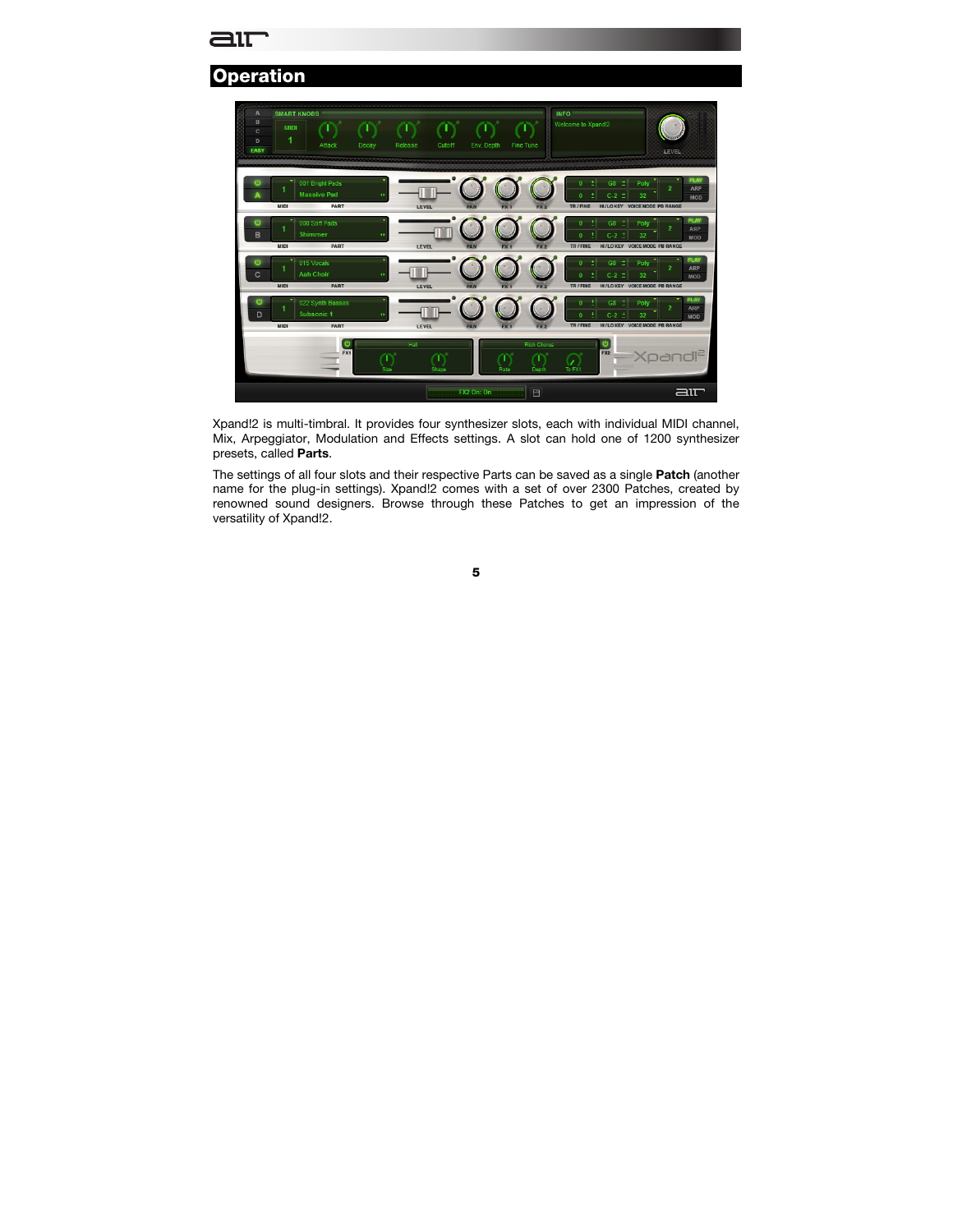#### <span id="page-5-0"></span>**Global Controls**

#### **Smart Knobs**



The upper section of Xpand!2 provides 6 controls called **Smart Knobs**. These are intended for adapting a preset Part or Patch to your session in terms of feel, timbre, envelope, and other settings.

The Smart Knobs are intelligently pre-assigned to important parameters by professional sound designers to make working with Xpand!2 as easy as possible.

The Part selector switches (**A**, **B**, **C**, or **D**) give access to the Smart Knob parameters for the selected part.

The **Easy** button switches the Smart Knobs to Easy mode. In Easy mode, the Smart Knobs can address a group of Parts that are all assigned to a single MIDI channel. Specify the chosen MIDI channel in the pop-up menu that appears to the right of the part selectors.

The assigned parameter is displayed in a light green field below each knob.

#### **Level Control (Master Volume)**



The Xpand!2 **Level** control affects the master volume level for the Xpand!2 plug-in.

The level meter to the right of the **Level** knob shows the overall output level.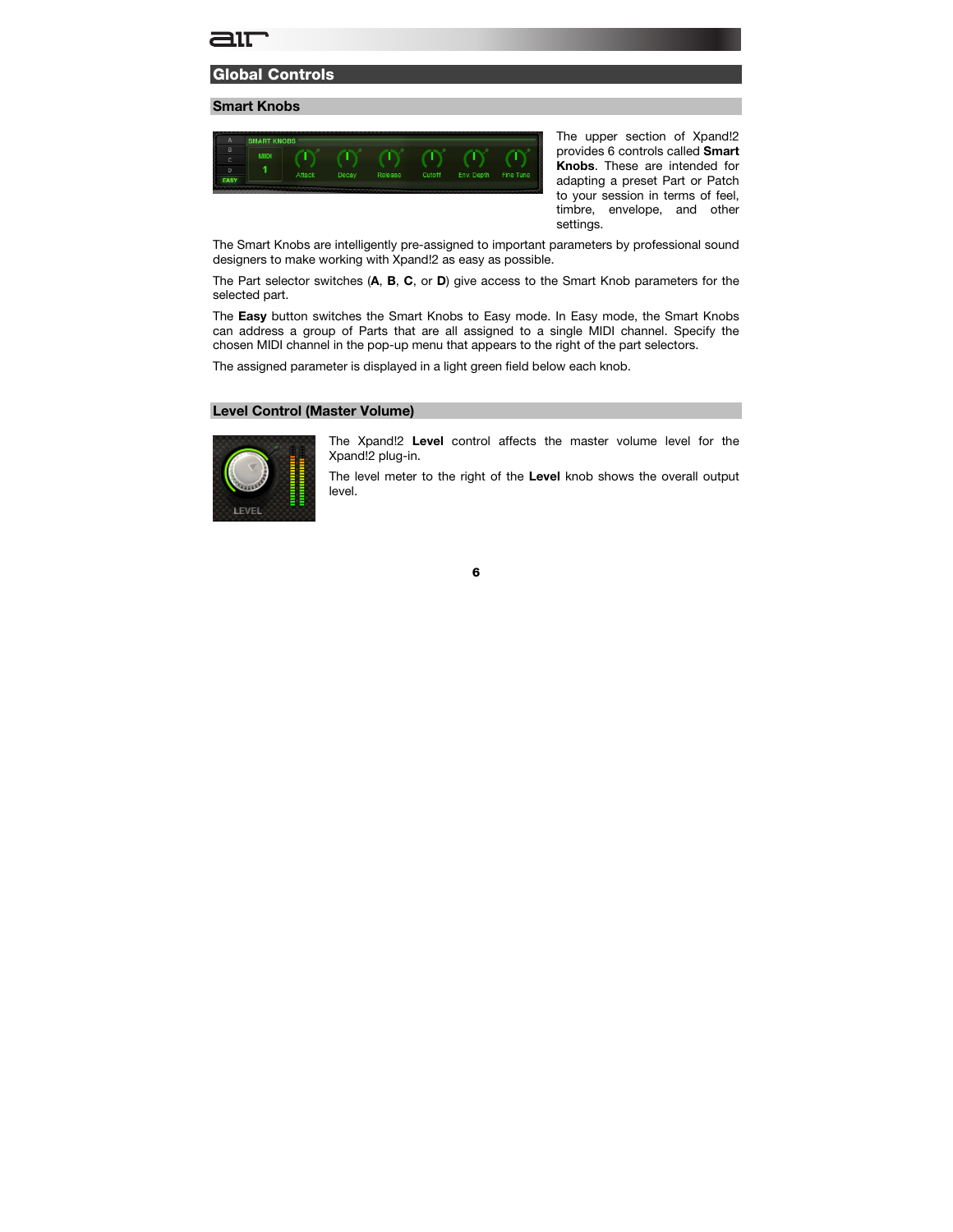## <span id="page-6-0"></span>ait

#### **Info Display**



The **Info Display** is a context-sensitive text display. When you select a Patch or Part, it displays descriptive text about the selected item.

#### **Smart Display / Preset Browser**





At the bottom of the Xpand!2 plug-in window, the **Smart Display** shows the setting of the currently selected control.

When not showing the setting of the currently selected control, this display will act as a **Preset Browser**, where you can view the name or save the current Preset as well as load other Presets. A Preset contains the Patch selections and other settings for all four Parts and both FX modules.

**To save a Preset,** click the **Save** (disk) icon. In the window that appears, select the location and enter a name for the file **(.tfx)**, and then click the **Save** button.

**To load a preset,** click the center of this **Preset Browser** and select a Preset from the drop-down menu that appears.

**To quickly select the previous or next Preset,** click the Previous/Next Preset buttons ( $\blacktriangleleft$  or  $\blacktriangleright$ ).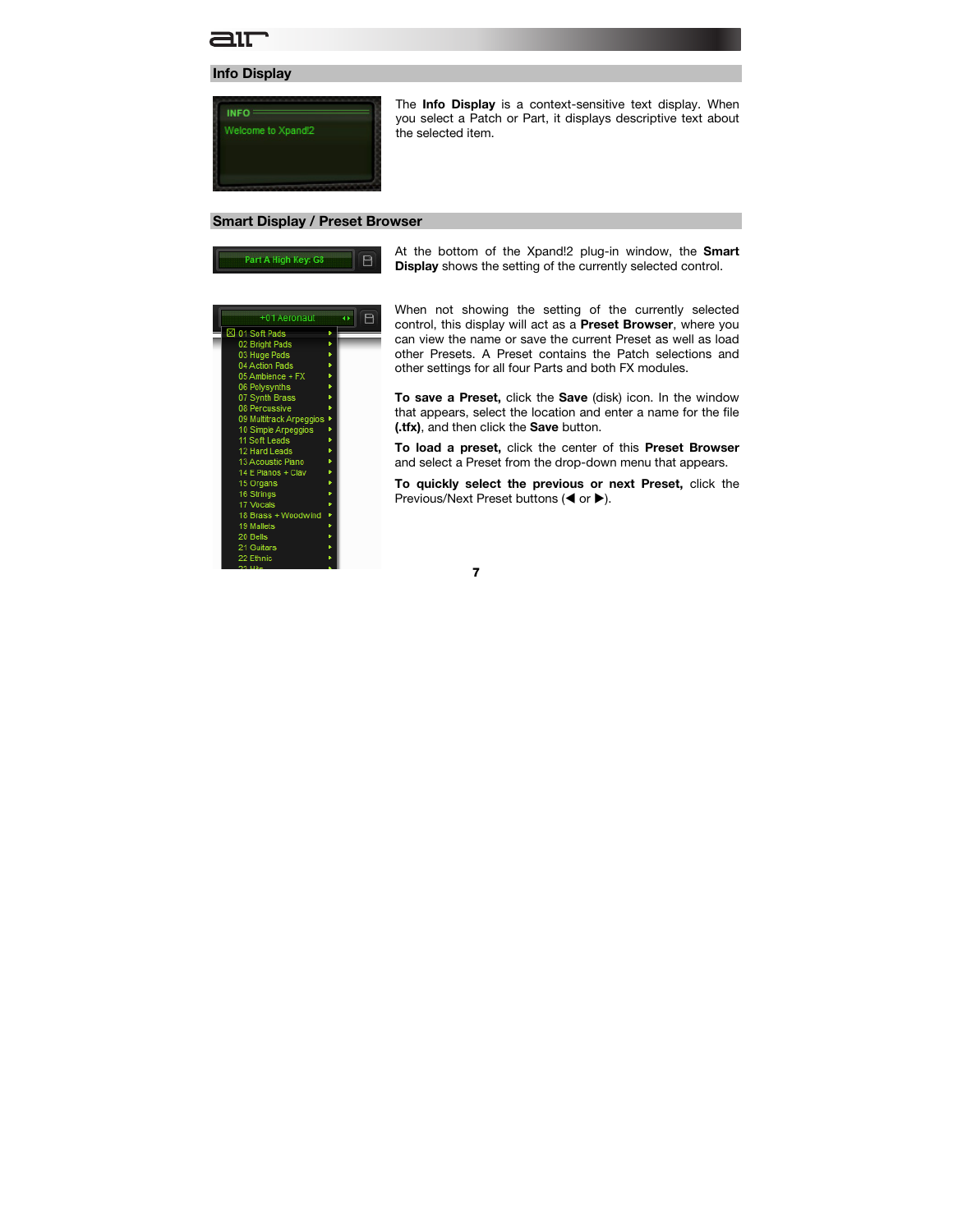#### <span id="page-7-0"></span>**Part Controls**

Each Part has a set of controls that address loading Parts, the Part's place in the mix, and its MIDI channel.

To the right of those controls, there is a display that can show three sets of Patch Edit parameters, including advanced MIDI settings, Arpeggiator controls, and Modulation controls.



**On/Off:** Activate or deactivate the Part by clicking its **On/Off** button. When the Part is activated the Part character in its center is lit.

**Part Selector:** Click the **Part Selector** to select the Part, so that its Smart Knobs are displayed.

**MIDI Channel Selector:** To choose the MIDI channel that the current part responds to, click the **MIDI Channel Selector** and select the channel from the pop-up menu.

**Category Selector:** To view Parts organized by categories, click the **Category Selector**.

**Part Name:** To load a Part into the slot, click the **Part Name** field and select a Part from the pop-up menu. You can also click the left or right arrows  $(\blacktriangleleft)$  to select the previous or next part immediately without opening the menu.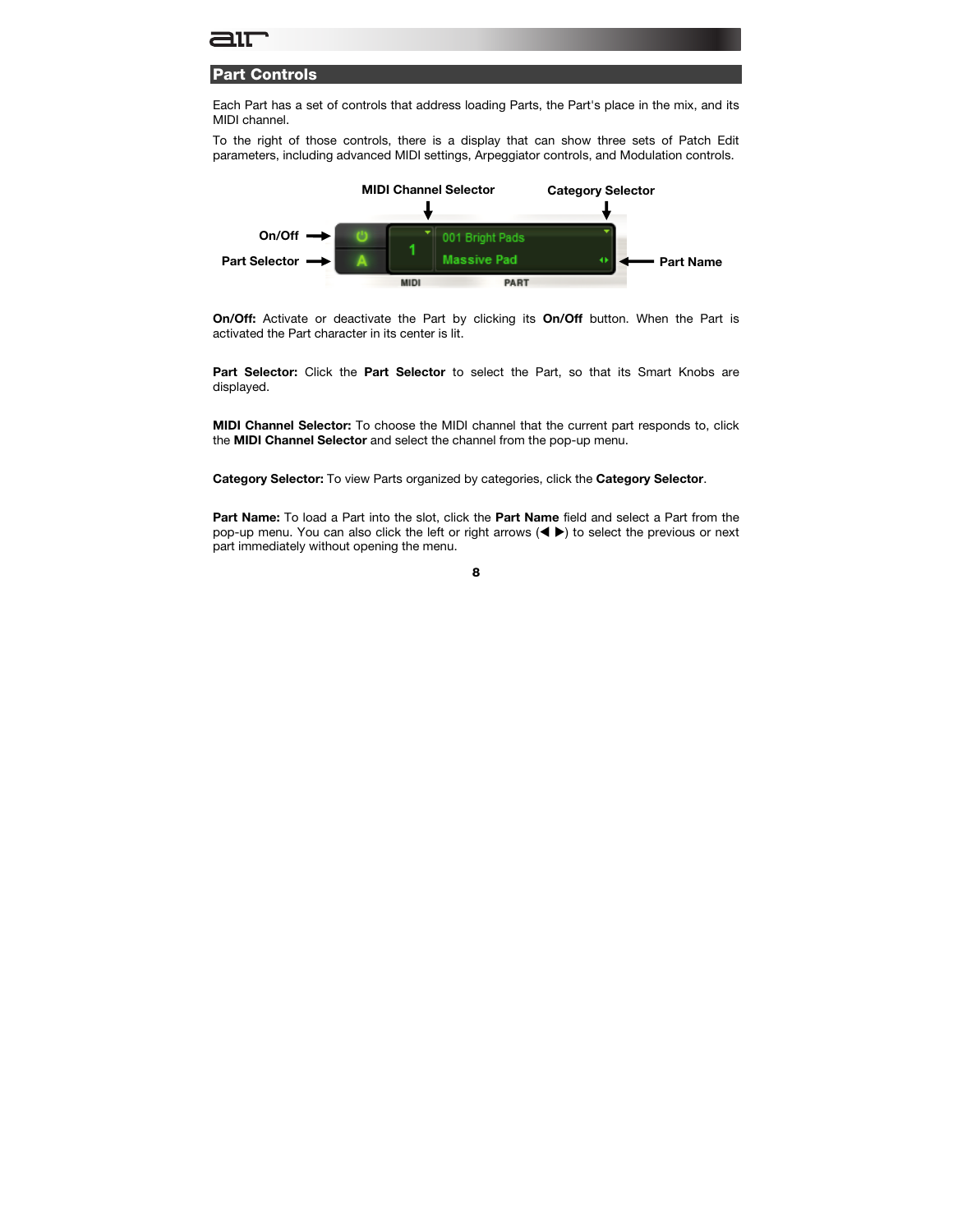

Level: Move the slider to set the Part volume level, increasing volume to the right and decreasing to the left. The meter above shows the slot's audio output.

**Pan (Panning):** Move to the right or left to set the Part's position in the stereo field.

**FX1 & FX2:** The **FX 1** and **FX 2** knobs control the current Part's send amount to the effects processors **FX 1** and **FX 2**.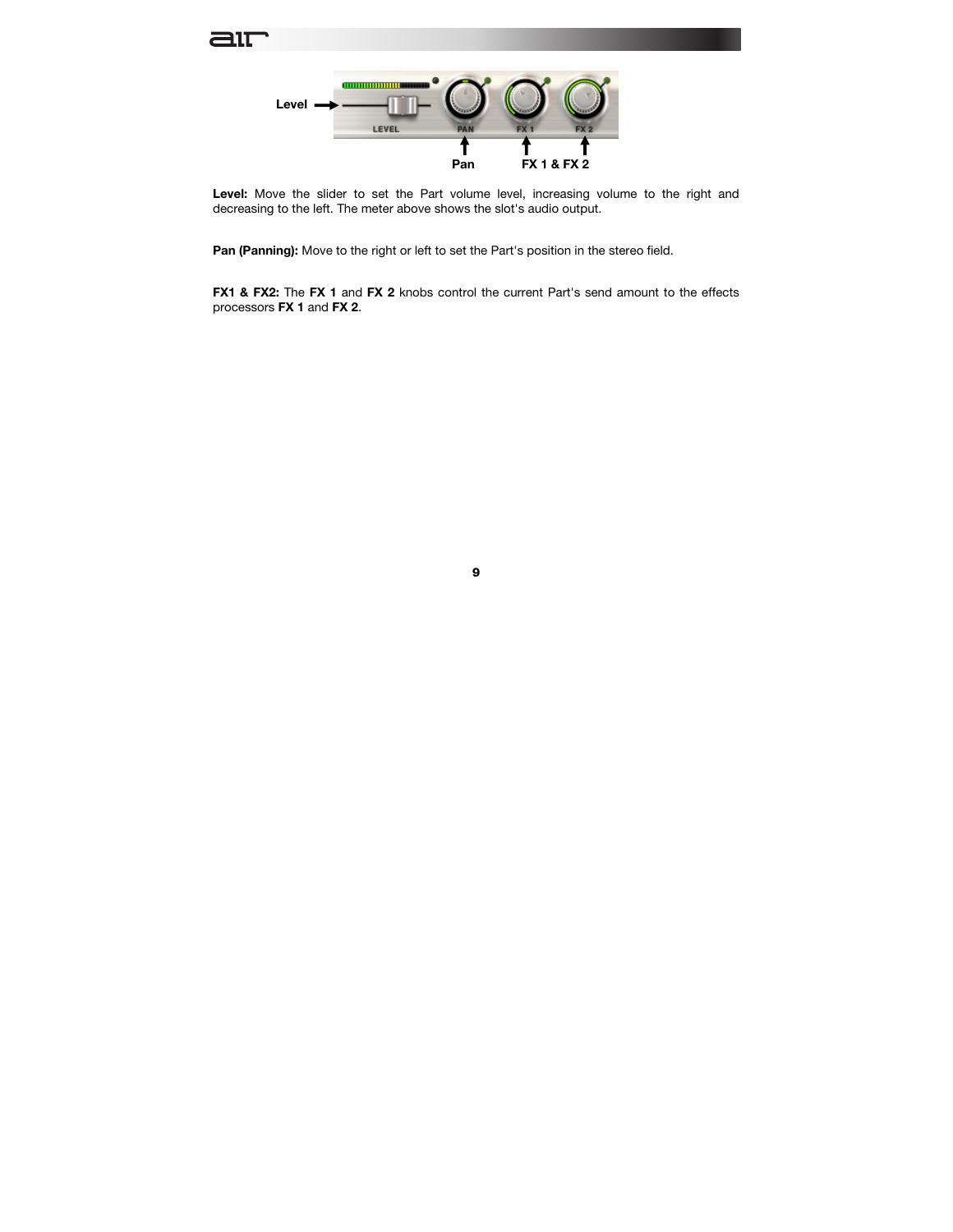#### <span id="page-9-0"></span>**FX Parameter Controls**

Xpand!2 provides two FX (effects) engines. Send controls for each Part are located on the **Mix** and **FX** pages.



**On/Off:** Click the **FX1** and **FX2** buttons to activate or deactivate the effects. The effects are activated when the buttons are lit.

**Type:** Click the FX **Type** display to select an effect from the pop-up menu.

**FX1 and FX2 Parameters:** Edit the selected effect by adjusting the available FX parameter knobs. The available parameter knobs vary depending on the type of effect selected.

**To FX1 (FX2 Send to FX1):** This control lets you send a percentage of the FX2 output signal into FX1, instead of directly to the output. At **0%**, no signal is sent to FX1. At **100%**, all of the FX2 output signal is sent to FX1. This is useful for cascading a delay effect into a reverb for a more ambient effect, for example.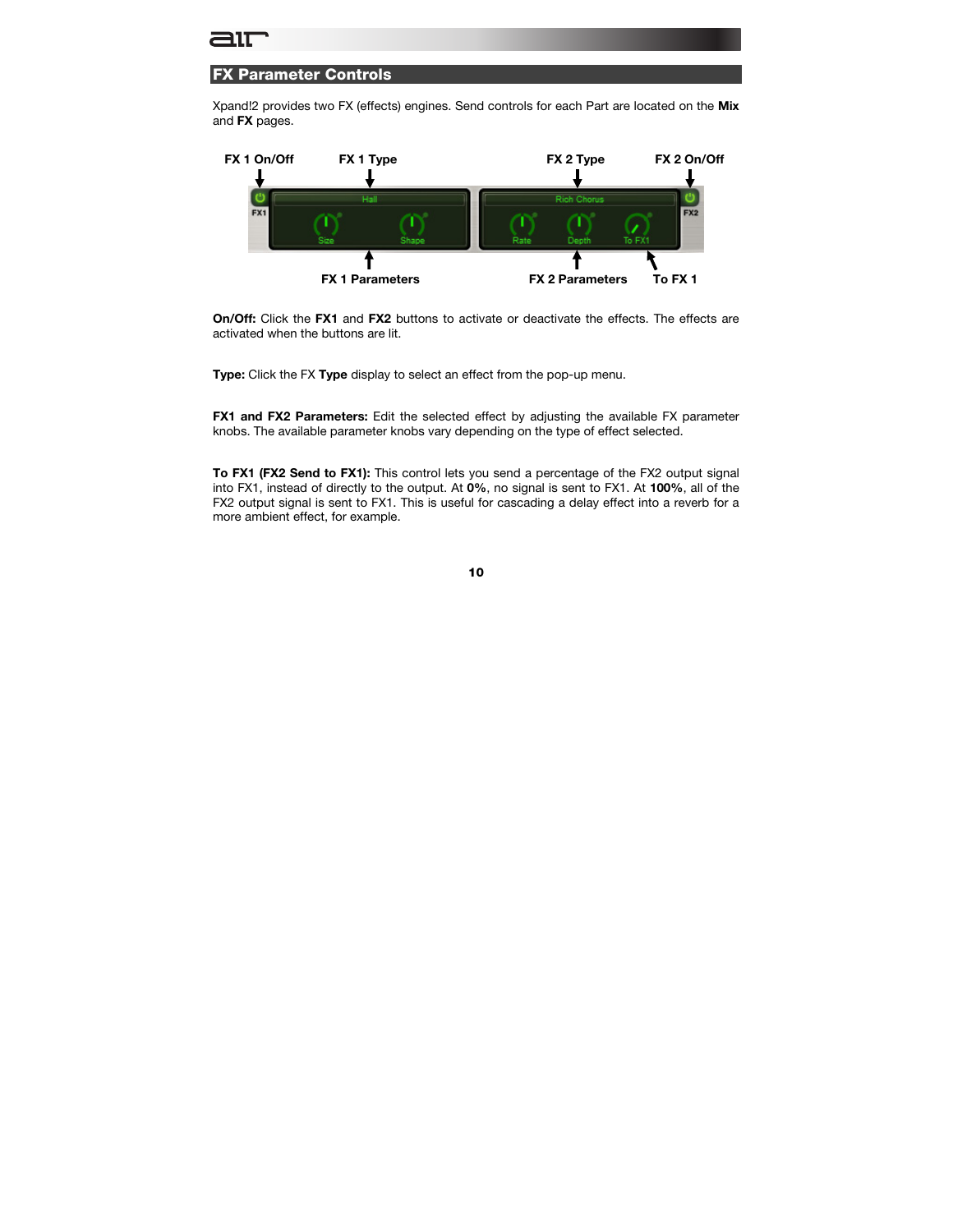## <span id="page-10-0"></span>דור

#### **Patch Edit Controls**

The Patch Edit parameter buttons provide access to additional sets of controls where you can edit the current patch in more detail. Click one of the three following buttons so that it is lit to edit its associated parameters:

- **Play:** Mixer, Panning, FX Sends, MIDI
- **Arp:** Arpeggiator Settings
- **Mod:** Modulation Settings

#### **Play Controls**

The **Play** controls let you set basic parameters for the current part, including pitch transposition, keyboard splits, voicing behavior, and pitch bend range.





**Tr/Fine:** The **Tr/Fine** (Transpose/Fine Tune) section includes two different controls for transposing incoming MIDI notes. The **Semitone** control (the upper control) transposes incoming notes up or down in semitones. For finer control, use the **Cents** control (the lower control), which transposes notes up or down in cents.

Click the control and drag up or down to increase or decrease its value.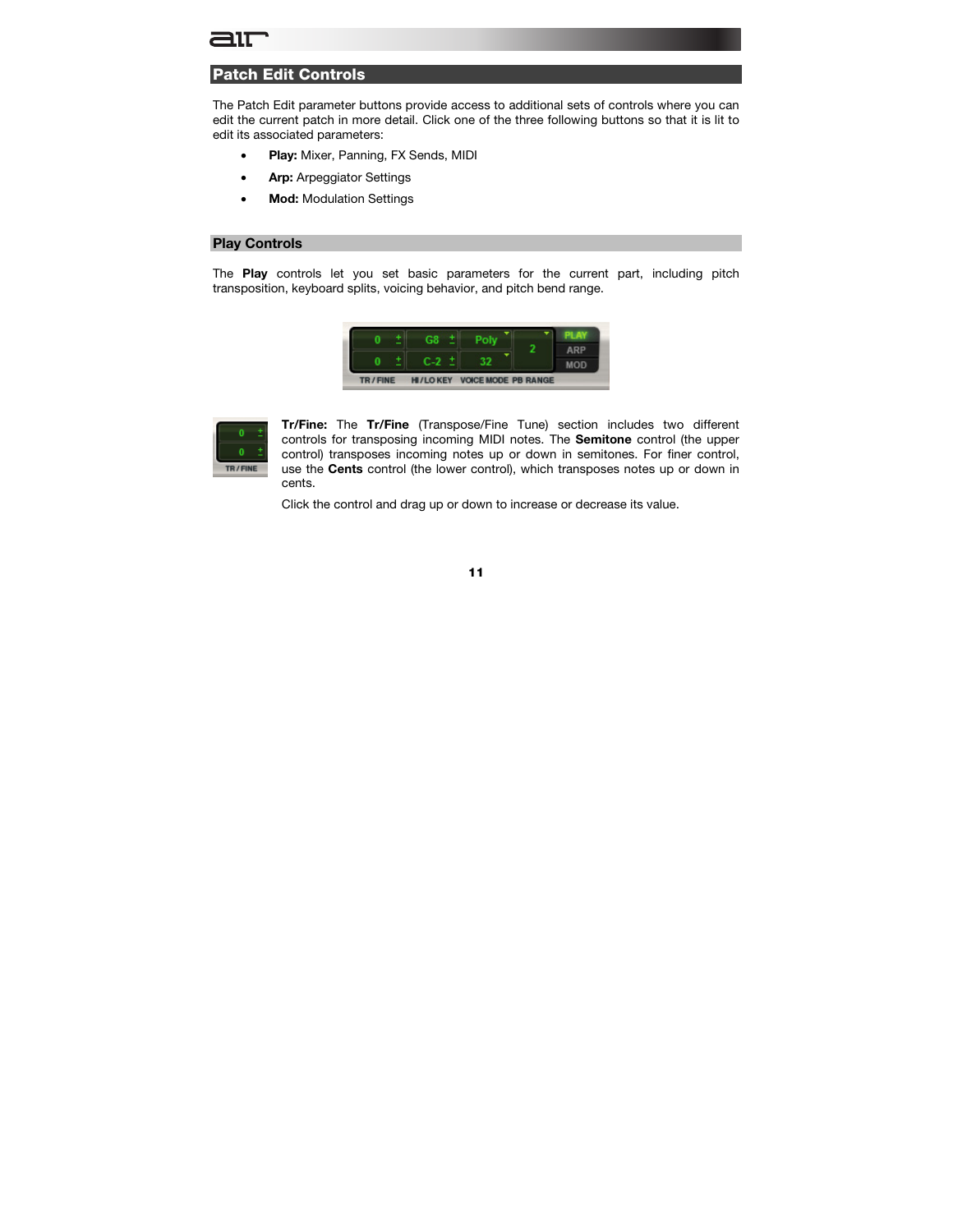



**Hi/Lo Key:** Use the **Hi/Lo Key** controls to assign Parts to different keyboard ranges. This can be useful for splitting your keyboard across different Parts. For example, Part A holding a bass sound could be assigned **C-1** to **B2** and Part 2 your synth lead assigned **C3** to **G8**.

**To define the key range for the current Part,** right-click the **Upper/Lower** key range limit control and choose **Learn**, then press the appropriate key on your MIDI keyboard.

**To adjust the key range for the current Part,** click the **Upper/Lower** key range limit control and drag up or down to increase or decrease its value.



**Voice Mode:** The **Voice Mode** section controls the voice behavior of each Part. The **Mono/Poly** selector (the upper control) chooses between **Mono**phonic (one note playable at a time) and **Poly**phonic (more than one note playable at a time) modes.

The lower control's function is different in each mode. In **Mono** mode, it selects the key priority (**Last**, **First**, **High**, **Low**), which defines which note is played when more than one note is played at once. In **Poly** mode, it selects how many notes of polyphony are available (**1–64**).



**PB Range:** Use the **PB Range** control to select how many semitones the given Part can be bent up or down by pitch bend controller data.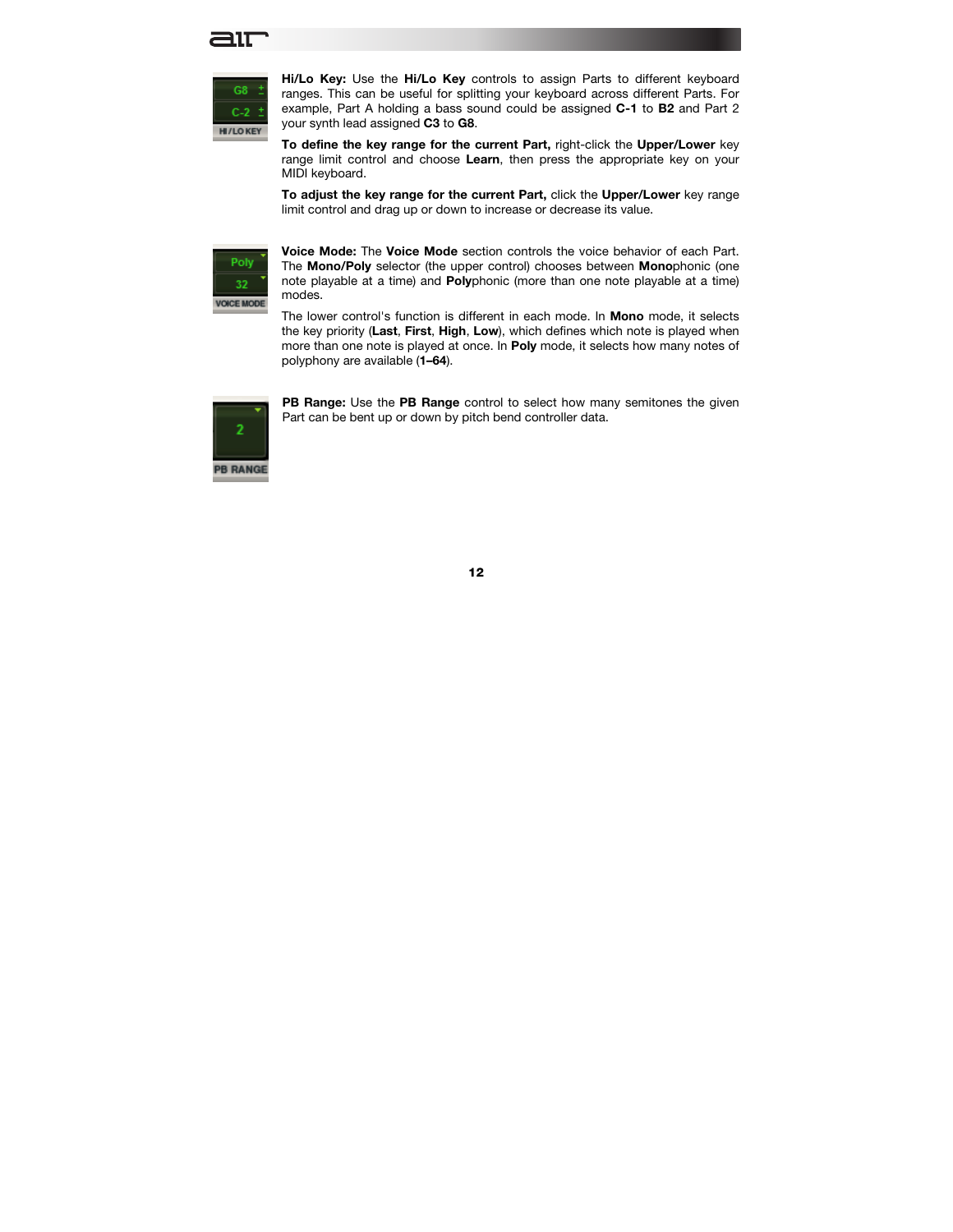#### <span id="page-12-0"></span>**Arp Controls**

The **arpeggiator** automatically triggers the notes that are played simultaneously in pre-defined rhythmic and melodic patterns. Each Part has its own Arpeggiator.

Some Parts, such as Action Pads and Loops, automatically switch on the Arpeggiator as it forms an integral part of their sound.



**On:** Click this button to activate or deactivate the Arpeggiator. The Arpeggiator will trigger the input notes in the selected pattern as long as the notes are held. When the Arpeggiator is activated the button is lit.

**Latch:** Click the **Latch** button to activate Latch mode playback. In this mode, the Part's Arpeggiator will continue to play after releasing keys until playback is stopped. Released keys are only removed from the arpeggio when new keys are pressed. When Latch mode is activated, the button is lit.

When the Arpeggiator is switched on, the Sustain pedal acts as a temporary Latch switch, overriding the displayed setting.

**Mode:** Click the **Mode** display to select an Arpeggiator mode from the appearing pop-up menu. An Arpeggiator Mode is a pre-defined rhythmic pattern that the Arpeggiator uses to trigger held notes.

**Rate:** Click the **Rate** display to select the Arpeggiator's Rate (or speed) from the list. For example, **1** stands for a whole note and **32** stands for a 32nd note. Dotted and triplet timing are indicated by an asterisk **(\*)** or **T**, respectively.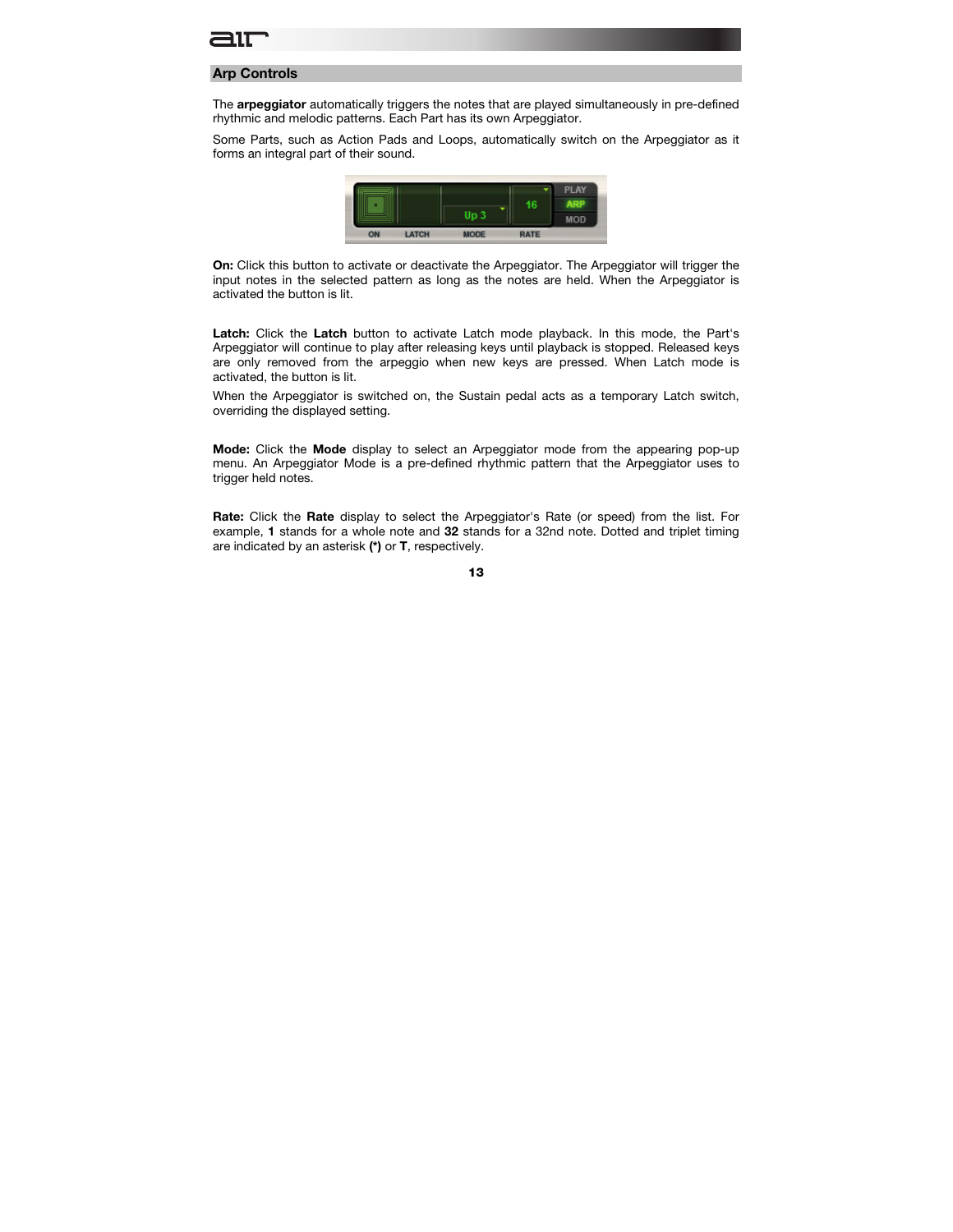#### <span id="page-13-0"></span>**Mod Controls**

The **Mod** (modulation) controls let you easily create sophisticated modulation settings for shaping a Part. Modulation wheel and pressure (aftertouch) can be used as modulation sources.

Normally, the modulation wheel provides a periodically repeating modulation such as vibrato, and aftertouch provides a static offset to the selected destination such as volume or filter swells.

Many Xpand!2 Patches and Parts have pre-assigned settings for modulation wheel and aftertouch. With the following controls you can adapt them or create your own.

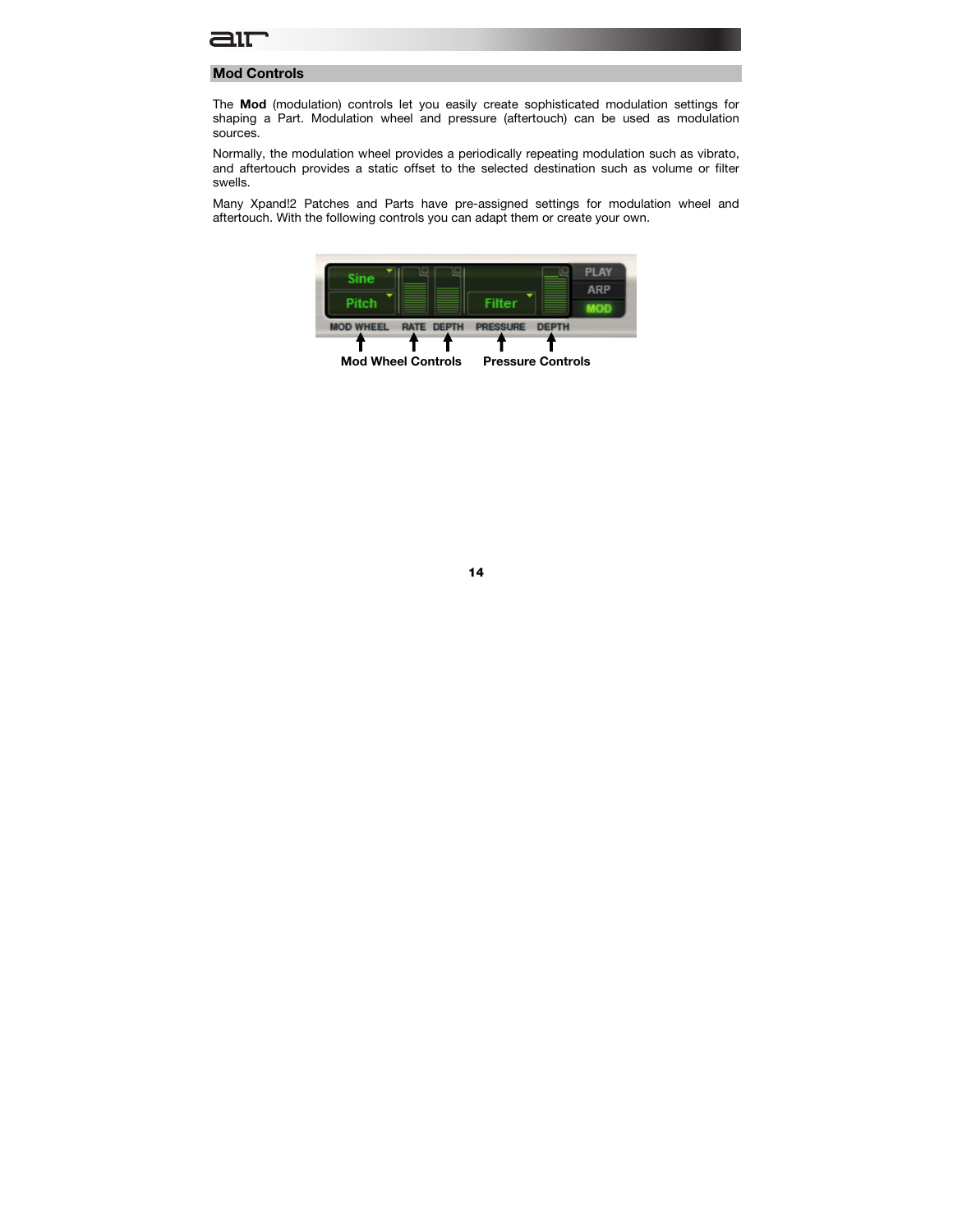#### **Mod Wheel Controls**



**Mod Wheel Shape:** Click the **Shape** button (the upper Mod Wheel button) to select the waveform shape for the modulation from the pop-up menu—an LFO waveform used to modulate the selected destination. For most waveforms there is a choice of a freely adjustable and a tempo-synchronized setting (Sync), except for **Const** and **Random**. If the pop-up is set to **Const** the movements of the modulation wheel will directly modulate the destination without a time varying waveform.

**Mod Wheel Destination:** Click the **Destination** button (the lower Mod Wheel button) to select a destination for the modulation from the pop-up menu.

The following destinations for mod wheel action are provided:

- **Pitch:** Affects the Part's pitch.
- **Wave:** Changes the sound in different ways, depending on the selected Part. For example, shaping waveforms, FM modulation depth, sample start point offset, detuning.
- **Filter:** Affects the Part's filter cutoff frequency.
- **Volume:** Affects the Part's volume level.
- **Pan:** Affects the Part's position in the stereo field.



**Rate:** Move this knob to set the speed or rate of the modulation wheel's modulation. When using a synchronized shape (such as **Saw Sync**), the Rate control sets the speed in fixed, tempo synchronized steps. When using other shapes (such as **Sine**, **Tri**, and **Saw**), the LFO speed is freely adjustable.

**Depth:** This knob sets the strength or amount of how much the signal is affected by the modulation. Depth is a bipolar control, which means that it can be set to positive or negative values. For example, with the modulation wheel's shape set to **Const** and destination to **Pan**, moving the mod wheel up makes the signal go to the left (negative Depth value) or the right (positive Depth value).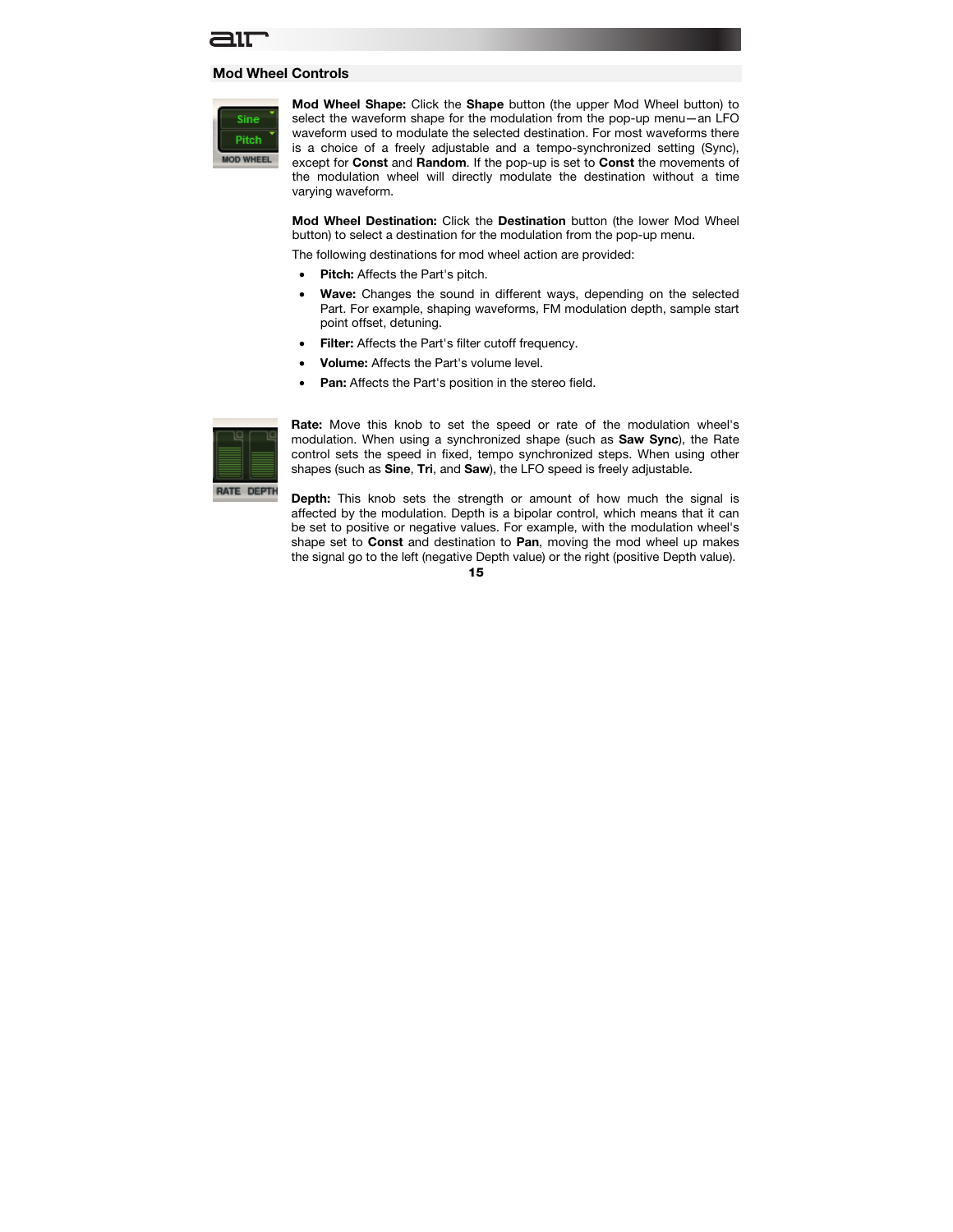#### **Pressure Controls**

Many MIDI keyboards provide pressure (also called *aftertouch*) to generate a MIDI control signal which depends on how hard you press down held keys after the initial Note On message.

You can use this control signal to modulate a number of useful controls.



**Pressure Destination:** Select a destination for the modulation using pressure (aftertouch) from the pop-up menu.

The following destinations for pressure action are provided:

- **Pitch:** Affects the Part's pitch.
- **Wave:** Changes the sound in different ways, depending on the selected Part. For example, shaping waveforms, FM modulation depth, sample start point offset, detuning.
- **Filter:** Affects the Part's filter cutoff frequency.
- **Volume:** Affects the Part's volume level.



**Depth:** This knob sets how much the signal is affected by the pressure control signal. **Depth** is a bipolar control, which means that it can be set to positive and negative values. For example, with destination set to **Filter**, applying aftertouch increases (positive Depth value) or decreases (negative Depth value) the filter cutoff frequency.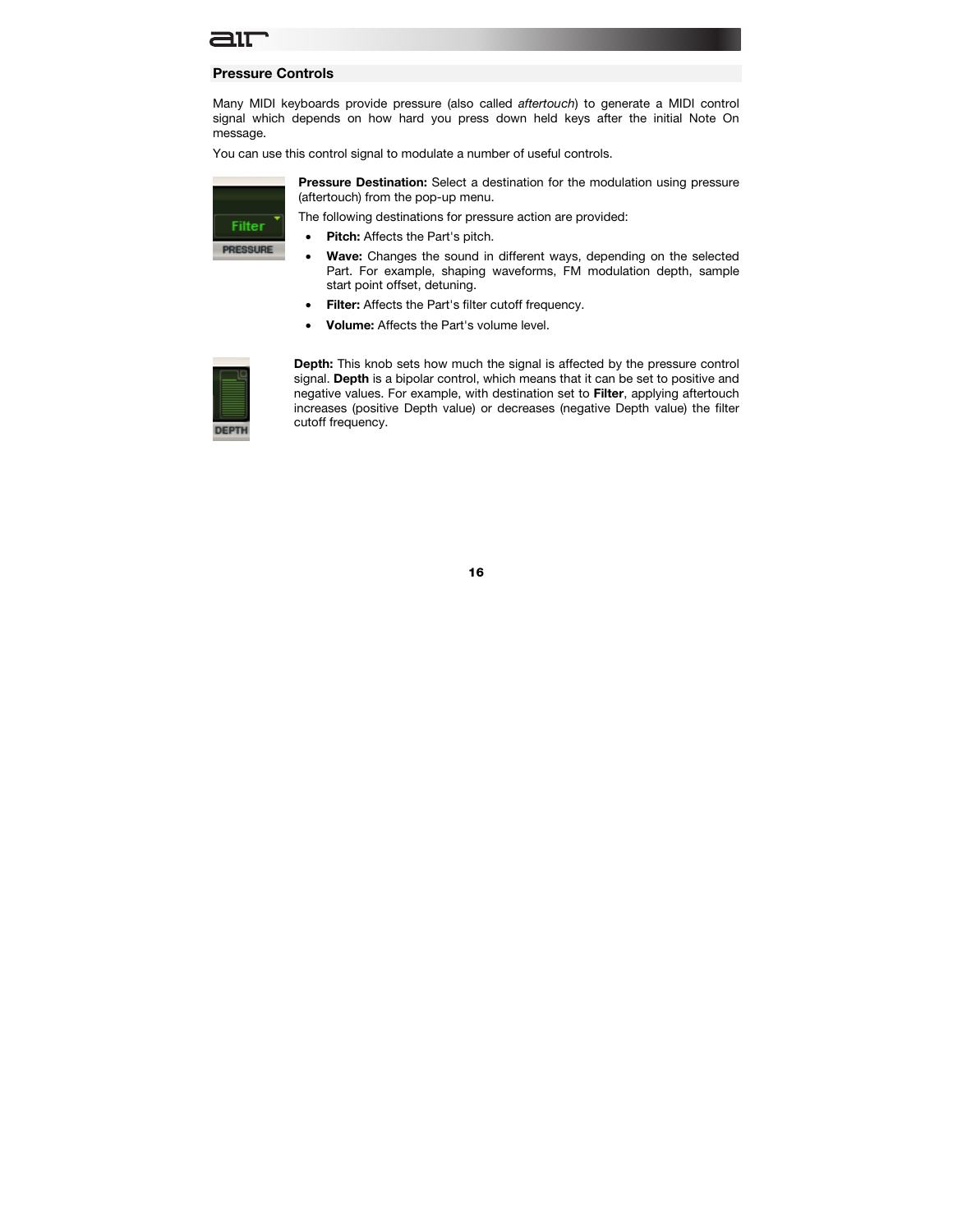#### <span id="page-16-0"></span>**Assigning MIDI Controllers to Xpand!2 Controls**

In addition to pre-assigned MIDI controllers (such as Sustain Pedal and Volume), you can assign MIDI controllers to parameters within Xpand!2 for automation or real-time control from a MIDI keyboard or control surface.

Please see your DAW's reference manual or other documentation to learn how to do this.